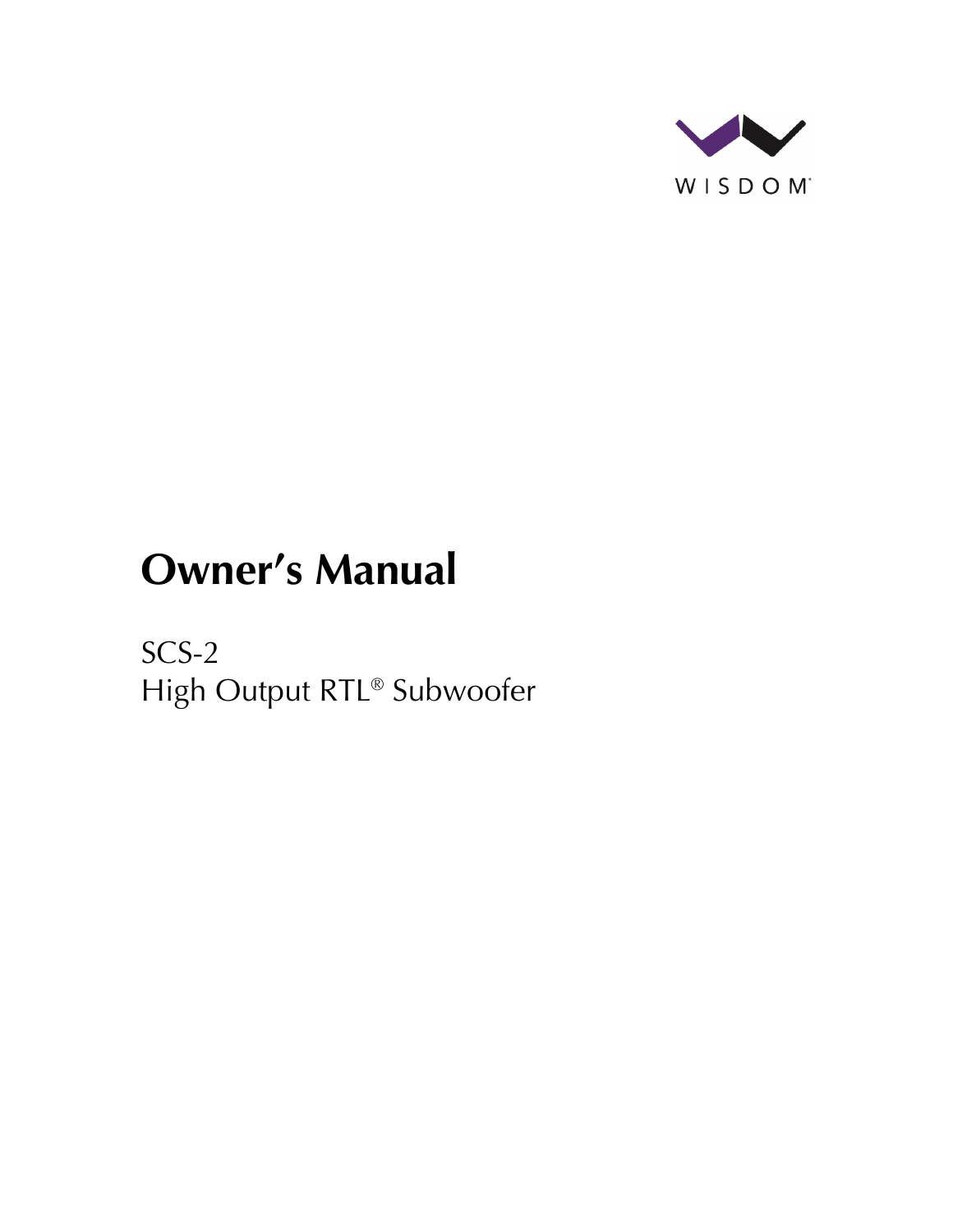### **Table of Contents**

**Introduction | 3**

**Overview | 3**

**Unpacking | 4**

**Placement | 4**

**Setup | 6**

**North American Warranty | 8**

**Obtaining Service | 8**

**Specifications | 10**

**Dimensions | 11**

### **DOCUMENT CONVENTIONS**

This document contains general safety, installation, and operation instructions for the Wisdom Audio High Output RTL® Subwoofer. It is important to read this document before attempting to use this product. Pay particular attention to:

**WARNING: Calls attention to a procedure, practice, condition or the like that, if not correctly performed or adhered to, could result in injury or death.** 

**CAUTION: Calls attention to a procedure, practice, condition or the like that, if not correctly performed or adhered to, could result in damage to or destruction of part of or the entire product.** 

*Note: Calls attention to information that aids in the installation or operation of the product.*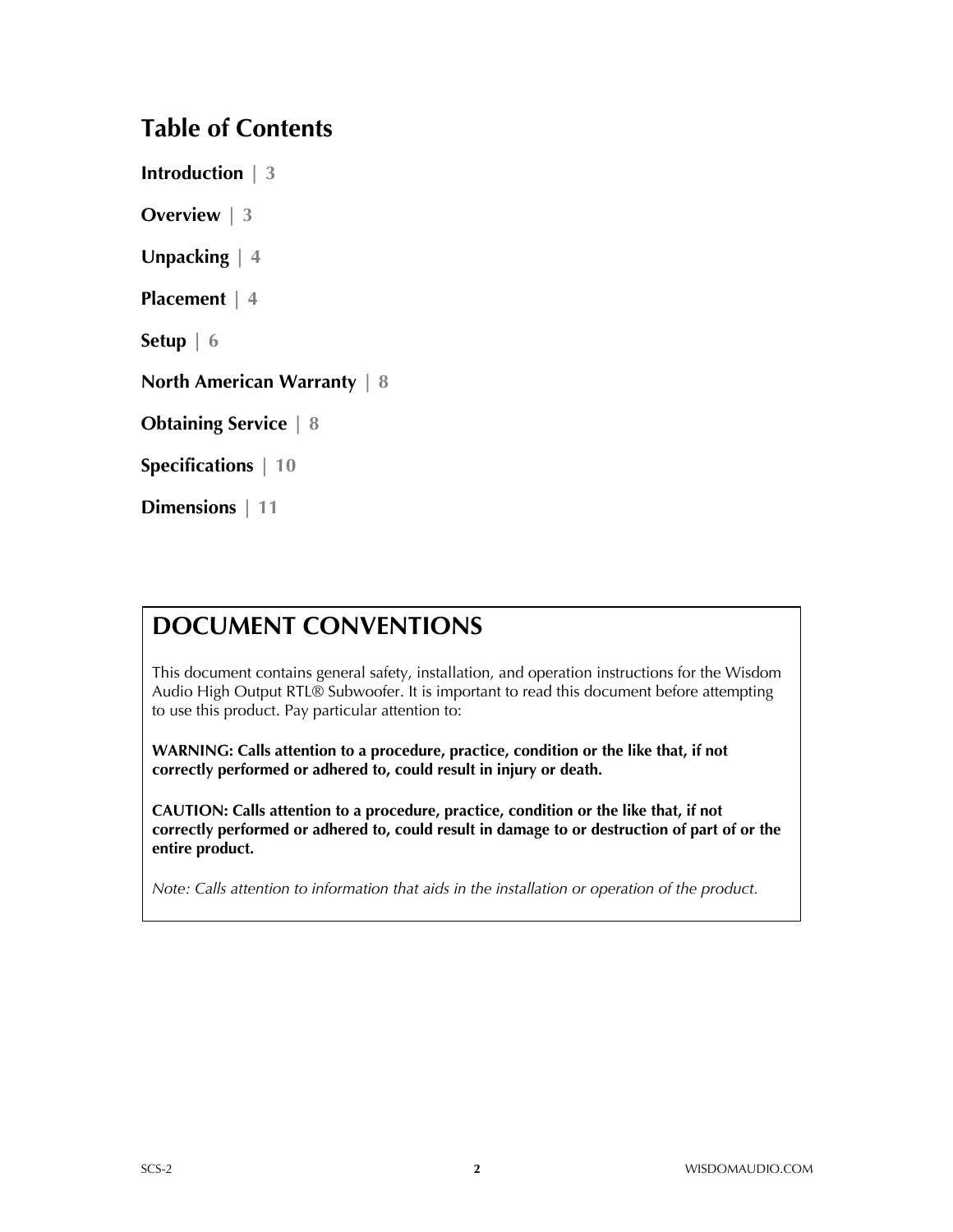# **Introduction**

Congratulations on purchasing your Wisdom Audio subwoofer. The **SCS-2's Regenerative Transmission Line™** technology delivers tremendous bass performance in terms of depth, dynamics, and distortion resulting in articulate bass that integrates seamlessly with high-resolution main speakers such as Wisdom Audio's Sage Series.

This manual focuses on the SCS-2 subwoofer itself.

While we expect your local Wisdom Audio dealer to take care of the setup and calibration of the system, we still recommend that you at least briefly review this and the other manuals (SA-DSP Series amplifiers) to understand the system's full capabilities.

# **Overview**

Your Wisdom Audio **SCS-2 subwoofer** uses a modern implementation of an old idea for high quality, low distortion bass reproduction. While the roots of the Regenerative Transmission Line<sup>TM</sup> go back to the 1950's, it is the combination of modern computer modeling and the vastly more powerful motors of contemporary driver design that make the RTL™ so special.

There is a class of bass enclosures that has been around since the 1950's, which can be described generically as "low frequency tapped waveguides" or "tapped pipes." It was an idea that was a bit ahead of its time then, since fully optimizing its use required both powerful drivers and computer modeling. But, if you are into such things, check out US Patent 2,765,864 (filed in 1955), and an AES paper published in 1959, *"Analysis of a Low Frequency Loudspeaker System."*

We have utilized sophisticated modeling software to fully optimize our enclosures and have developed drivers that are specifically optimized for this application. We call our unique implementation of this relatively old idea a "Regenerative Transmission LineTM" subwoofer, or "RTL" sub for short.

All dynamic drivers develop energy on both sides of the diaphragm, with the rear energy being 180° out of phase with the front energy. If you allow the driver to operate in free space (no enclosure), the front and rear energies largely cancel each other out – especially at low frequencies.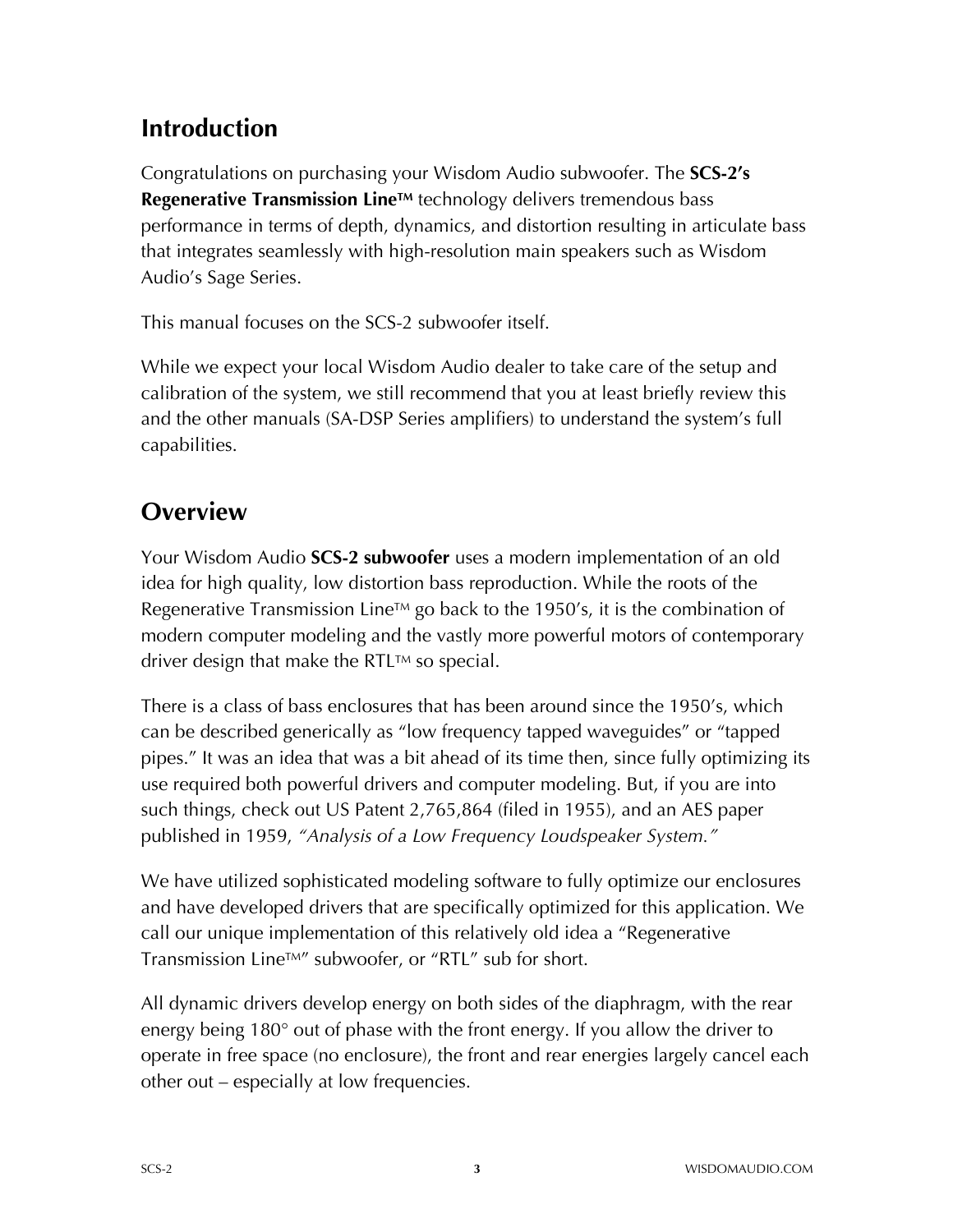In our **Regenerative Transmission LineTM subwoofer,** the energy from the back side of the driver is sent along a long, folded path in such a way that its lowest frequencies arrive back at the front side of the driver in phase, effectively summing to an increase of 6 dB in output. Thus, the energy from both sides of the woofer cone is used in a productive way, resulting in a substantial reduction in distortion and an effective surface area double compared to what you would otherwise expect. As an example, the effective radiating surface area of the two  $5" \times 7"$ woofers in the SCS-2 is equivalent to *one* 12" –13" woofer in more conventional enclosures.

The results are quite stunning. Low frequencies are strikingly dynamic and responsive and integrate quite seamlessly with the fast and detailed Sage Series planar magnetic hybrids. As an example, the SCS-2 can output more than 120 dB at 25 Hz.

# **Unpacking the SCS-2**

The Wisdom Audio SCS-2 subwoofer is a substantial piece of equipment. Please exercise caution when unpacking your SCS-2 to ensure that you do not strain yourself from its (perhaps unexpected) weight.

CAUTION: **Do not attempt to lift your SCS-2 by yourself. Unpacking this subwoofer is clearly a two-person job. It is unwise for a single person to attempt doing so. Do not attempt to lift your SCS-2 while bending or twisting from the waist. Use your legs for lifting, not your back. Always stand as straight as possible and keep the SCS-2 close to your body to reduce strain on your back.** 

# **Subwoofer Placement**

Subwoofers offer somewhat greater flexibility in placement since the frequencies they reproduce are not readily localizable by the human ear. This is because the wavelengths they reproduce are more than ten feet (3 meters) long, but our ears are located only about 6-7 inches (17 cm) apart. Thus, these extremely long waves do not contribute meaningfully to the imaging that the main speakers create.

However, this fact does not mean that the placement of the subwoofers has no effect on the sound quality in the room. Far from it. The subwoofers are the *most*  likely to suffer from the response irregularities introduced by the room itself, operating as they do below approximately 80 Hz in most systems.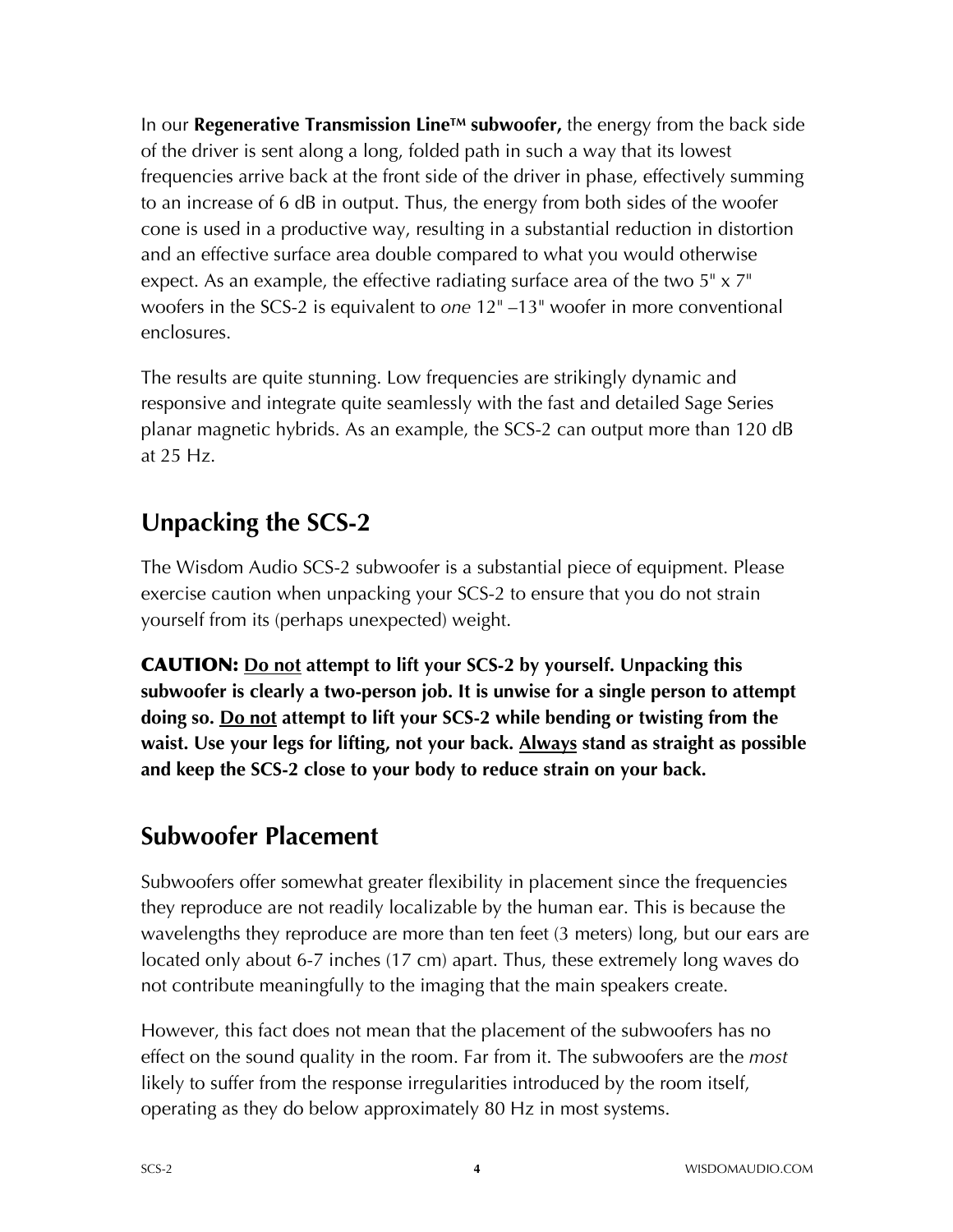Recent research into the behavior of rooms as a function of speaker placement has concluded that – if you have the freedom to do so – there are significant advantages to placing several smaller subwoofers around the room, rather than relying on a single large woofer. Moreover, the optimum placement is usually centered on each of the four walls, or deep in the corners of the room. If you have the luxury of doing so, this simple placement strategy can reduce the size of the room's response irregularities from 20 decibels down to perhaps as little as 6-8 decibels – a tremendous improvement.

### **Room Treatment**

Rectangular rooms have six reflecting surfaces (four walls, ceiling, and floor) that reflect sound to the listener, after various delays introduced by the indirect routes the sound take on their way to the listener. These first reflections are particularly damaging to sound quality. Looking at the simplest case of stereo reproduction, you have a minimum of *twelve* first reflection points in your room that deserve some attention.

Unfortunately, it is often difficult to do much about the ceiling and floor reflections, even though they are arguably the most destructive. (The minimization of these reflections is one of the strongest arguments for the tall, line source loudspeakers that Wisdom Audio builds.) This leaves you with eight "first reflections" that you

should consider minimizing somehow. These points are easily found by having an assistant slide a small mirror along the four walls of the room, while you sit at the listening position. Any place on the wall where you can see a re- flection of *any*  speaker is a first reflection point. Concentrate on the first reflections for the Left and Right speakers first.

If you can, arrange to apply either absorption or diffusion at these eight points (don't forget the wall behind you). Absorption can be as simple as heavy, insulated drapes; diffusion can be provided by a well-stocked bookcase with books of varied sizes. Alternatively, you can buy purpose-designed room treatments (some sources listed under References, below).

The important things to remember are these: a good room should have a balance of absorption and diffusion; and if you are going to treat only a few areas of the room, the first reflection points are the most important ones to treat.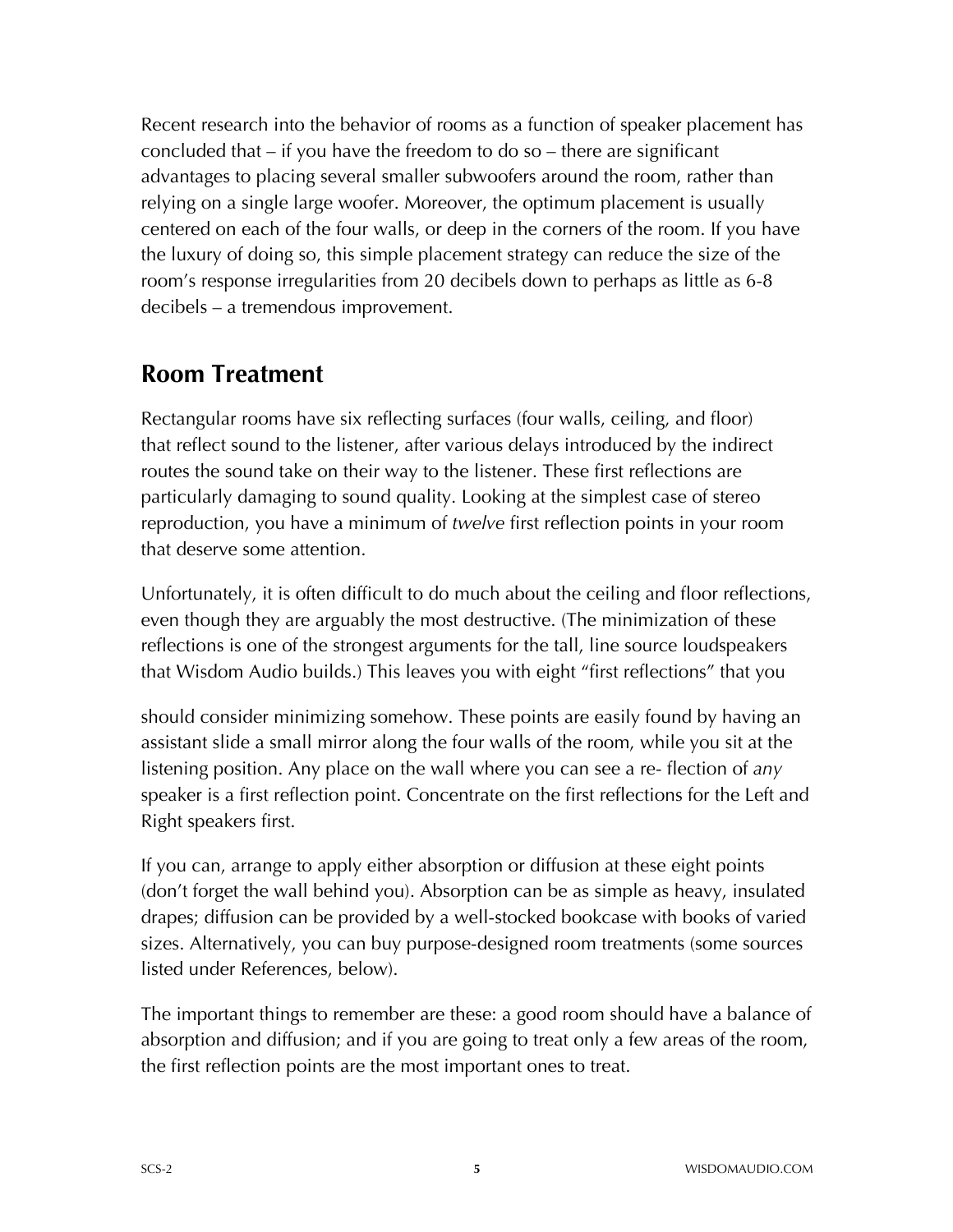# **Professional Acoustic Design**

Does this all sound too complicated? For good reason: it *is* complicated.

The difference between the average listening room and one that is professionally designed and implemented is huge. A great listening room will disappear to an astonishing degree, letting the experiences captured in your recordings speak to you directly. A well-designed room is also quieter and more comfortable. It can easily become a favorite retreat for peace and rejuvenation.

If you decide to investigate the possibility of improving your room with the help of a professional, it is important to find someone who focuses on residential spaces. Most acousticians are trained to deal with large spaces – airports, auditoriums, lobbies in commercial buildings, etc. The problems seen in "small" rooms (residential spaces) are quite different, and outside the experience of most acousticians. Find someone who specializes in and has a great deal of experience designing home studios, home theaters, and the like. Your Wisdom Audio dealer may be such a person; failing that, he/she can help you find such a professional.

# **References**

#### **Books on Acoustics**

*The Master Handbook of Acoustics,* F. Alton Everest, TAB Books *Sound Reproduction: The Acoustics and Psychoacoustics of Loudspeakers and Rooms* by Dr. Floyd Toole, Focal Press

# **Setting Up your SCS-2**

The unusual form factor of the SCS-2 allows it to be used effectively in many situations where a more conventional "bass cube" would be either cumbersome or impossible. Examples include locating it behind a couch, in the small space between the couch and the wall or lying flat under a set of risers in a home theater with multiple rows of seating.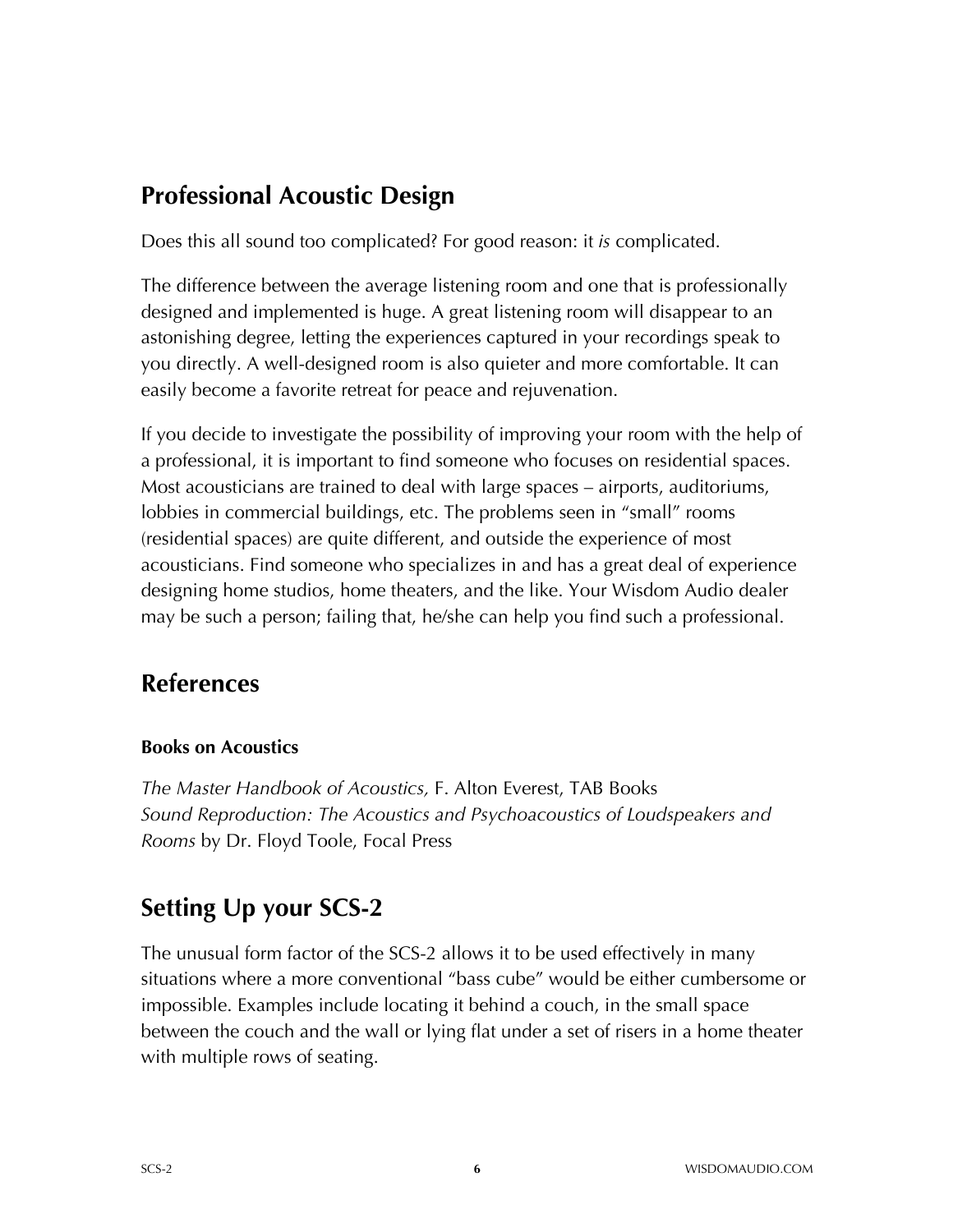The SCS-2 also includes three locations for the exit of the Regenerative Transmission Line<sup>TM</sup>. As shipped from the factory, the vent is located on the end of the SCS-2 enclosure. However, if your location would be better served by the vent being on one side or the other, your dealer can easily swap the grille for the solid aluminum plate that covers the desired exit location. There is no difference in performance, but often a great difference in application flexibility.

**VERY IMPORTANT!** You MUST use an SW-1 or SA-DSP amplifier. If using another brand of amplifier, you must make sure you use a specific type of surround processor, as the SCS-2 requires special 48dB Butterworth bandpass filter and PEQ settings for the RTL to work properly.

### **Connections**

#### **Speaker Terminals**

Connect the + and – terminals of the power amplifier that is driving the SCS-2 to the corresponding + and – terminals of the SCS-2, located in the recessed input cup.

Note that while Wisdom Audio amplifiers are all non-inverting, some other brands of power amplifiers do invert polarity. It is always best to check the polarity of all your speakers with a polarity checker such as can be found in the AudioTools suite from Studio Six Digital, or with dedicated hardware such as the Galaxy Cricket Test Set.

### **North American Warranty**

#### **Standard Warranty**

When purchased from and installed by an authorized Wisdom Audio dealer, Wisdom Audio loudspeakers are warranted to be free from defects in material and workmanship under normal use for a period of 10 years from the original date of purchase on the cabinet and passive drivers.

**IMPORTANT:** Wisdom Audio loudspeakers are designed for installation and operation in environmentally controlled conditions, such as are found in normal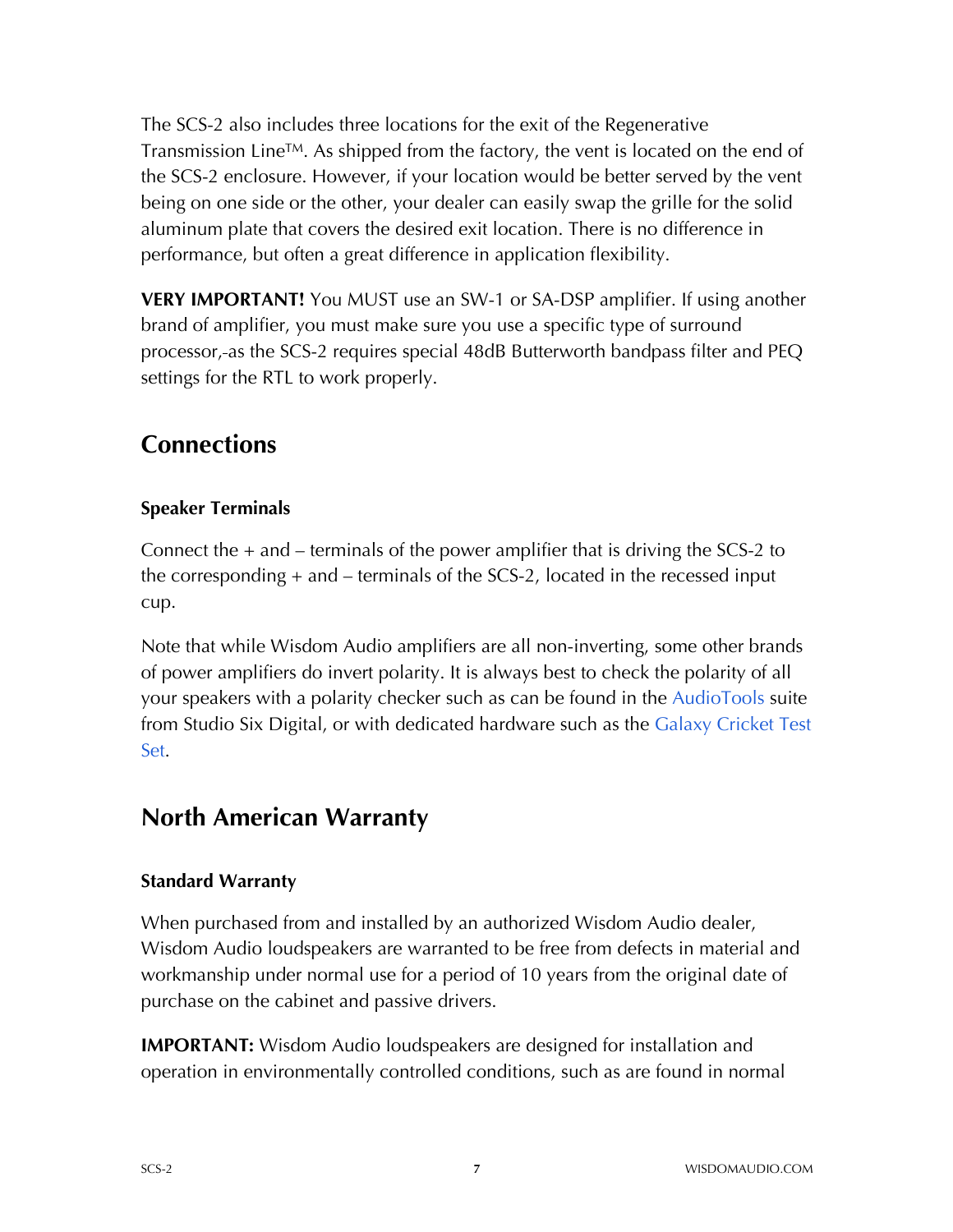residential environments. When used in harsh conditions such as outdoors or in marine applications, the warranty is three years from the original date of purchase.

During the warranty period, any Wisdom Audio products exhibiting defects in materials and/or workmanship will be repaired or replaced, at our option, without charge for either parts or labor, at our factory. The warranty will not apply to any Wisdom Audio products that has been misused, abused, altered, or installed and calibrated by anyone other than an authorized Wisdom Audio dealer.

Any Wisdom Audio product not performing satisfactorily may be returned to the factory for evaluation. Return authorization must first be obtained by either calling or writing the factory prior to shipping the component. The factory will pay for return shipping charges only if the component is found to be defective as mentioned above. There are other stipulations that may apply to shipping charges.

There is no other express warranty on Wisdom Audio products. Neither this warranty nor any other warranty, express or implied, including any implied warranties of merchantability or fitness, shall extend beyond the warranty period. No responsibility is assumed for any incidental or consequential damages. Some states do not allow limitations on how long an implied warranty lasts and other states do not allow the exclusion or limitation of incidental or consequential damages, so the above limitation or exclusion may not apply to you.

This warranty gives you specific legal rights, and you may also have other rights, which vary from state to state. This warranty is applicable in the United States and Canada only. Outside of the U.S. and Canada, please contact your local, authorized Wisdom Audio distributor for warranty and service information.

# **Obtaining Service**

We take great pride in our dealers. Experience, dedication, and integrity make these professionals ideally suited to assist with our customers' service needs.

If your Wisdom Audio loudspeaker must be serviced, please contact your dealer. Your dealer will then decide whether the problem can be remedied locally, or whether to contact Wisdom Audio for further service information or parts, or to obtain a Return Authorization. The Wisdom Audio Service Department works closely with your dealer to solve your service needs expediently.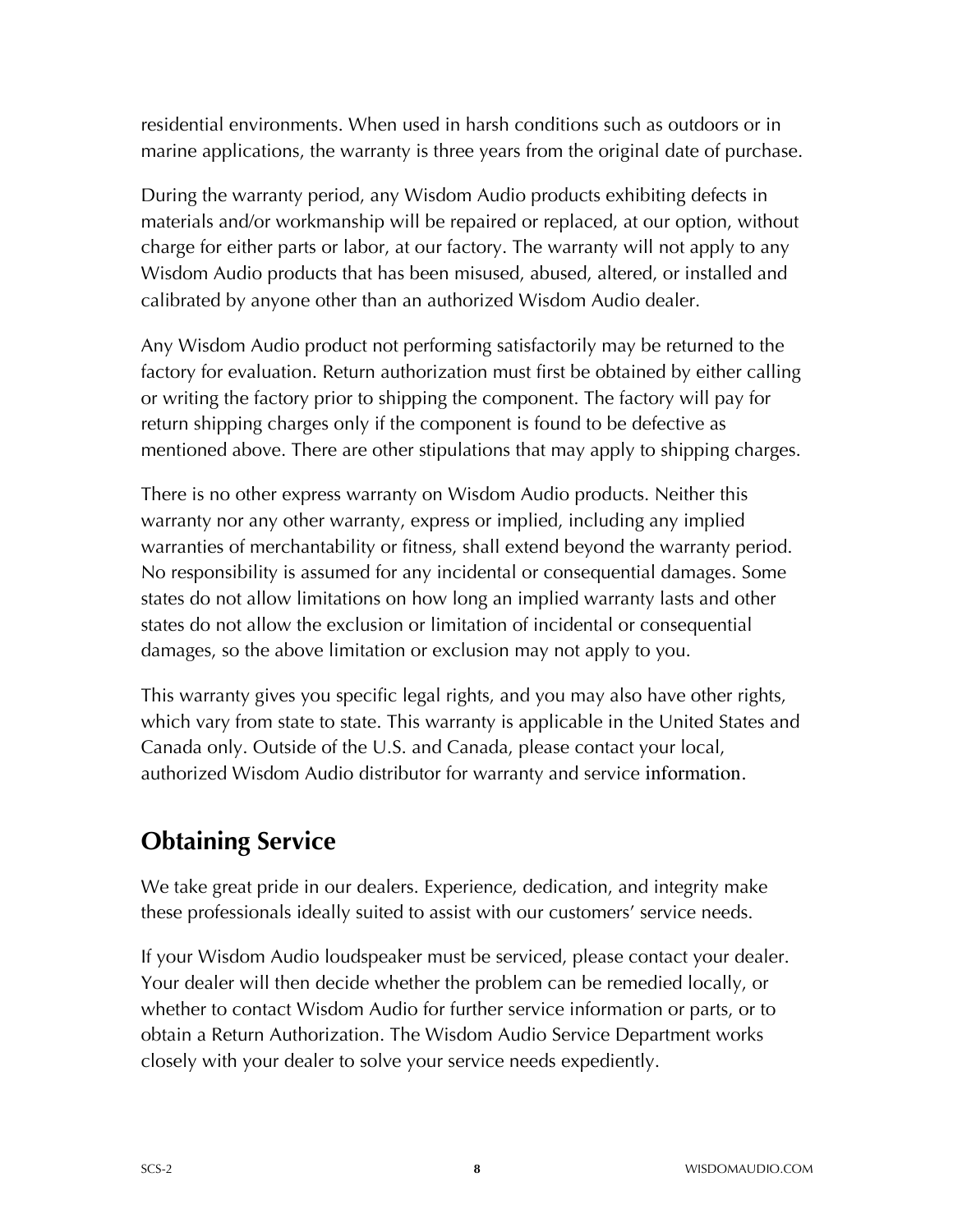**IMPORTANT:** Return authorization must be obtained from Wisdom Audio's Service Department BEFORE a unit is shipped for service.

It is extremely important that information about a problem be explicit and complete. A specific, comprehensive description of the problem helps your dealer and the Wisdom Audio Service Department locate and repair the difficulty as quickly as possible.

A copy of the original bill of sale will serve to verify warranty status. Please include it with the unit when it is brought in for warranty service.

**WARNING:** All returned units must be packaged in their original packaging, and the proper return authorization numbers must be marked on the outer carton for identification. Shipping the unit in improper packaging may void the warranty, as Wisdom Audio cannot be responsible for the resulting shipping damage.

Your dealer can order a new set of shipping materials for you if you need to ship your loudspeaker and no longer have the original materials. There will be a charge for this service. We strongly recommend saving all packing materials in case you need to ship your unit someday.

If the packaging to protect the unit is, in our opinion or that of our dealer, inadequate to protect the unit, we reserve the right to repackage it for return shipment at the owner's expense. Neither Wisdom Audio nor your dealer can be responsible for shipping damage due to improper (that is, non-original) packaging.

### **Specifications**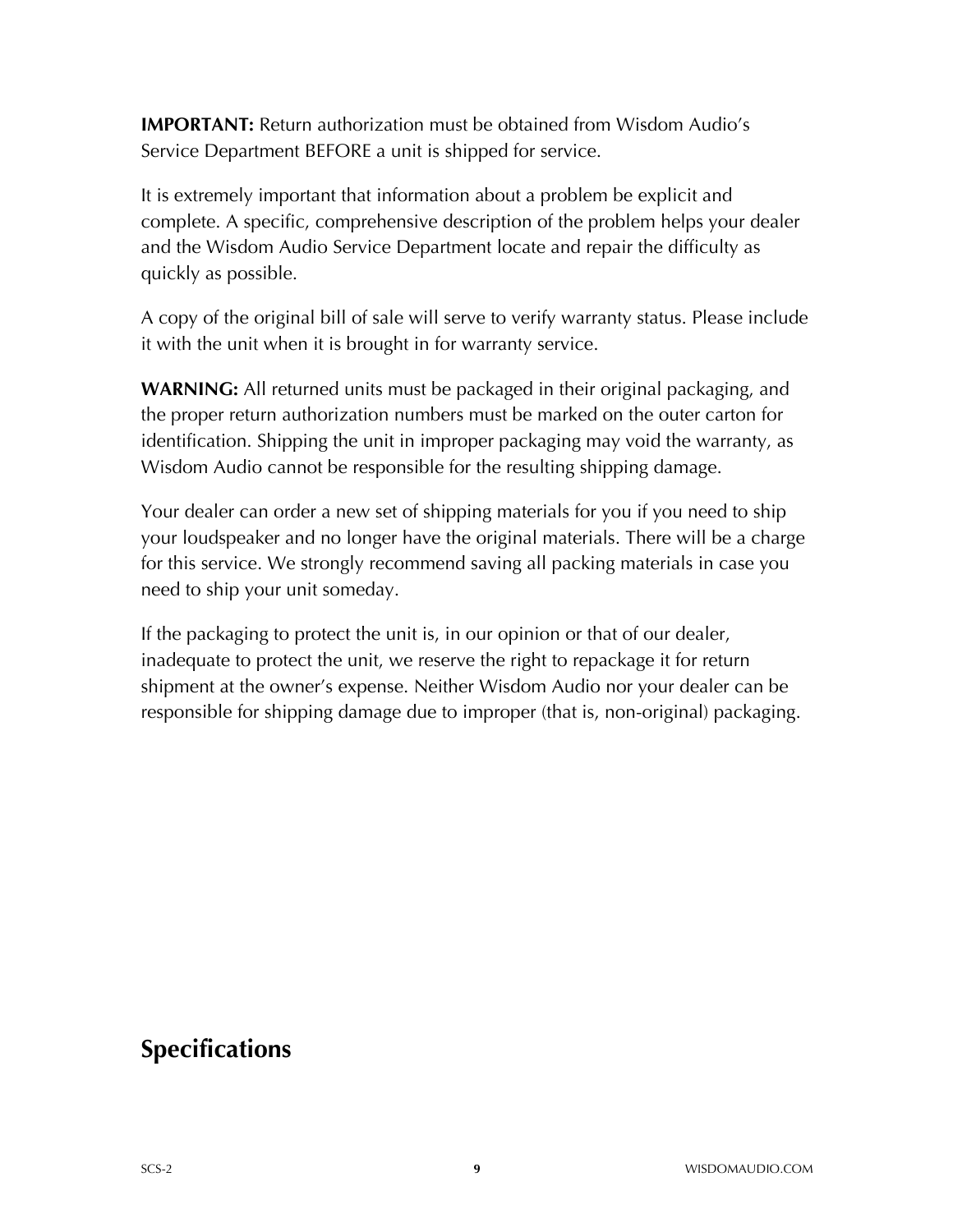All specifications are subject to change at any time in order to improve the product.

- **Number of required amplifier channels:** 1
- **Frequency response:** 28Hz 80 Hz  $\pm$  3dB relative to the target curve
- **Impedance:** 4Ω
- **Sensitivity:** 93 dB/2.83V/1m
- **Power handling, peak:** 1000w
- **Maximum SPL:** 120dB / 25 Hz /1m
- **Dimensions:** See appropriate dimensions drawings on next page
- **Shipping weight, each:** 72 lbs. (33 kg)

For more information, see your Wisdom Audio dealer or contact:

#### **Wisdom Audio**

1572 College Parkway, Suite 164 Carson City, NV 89706 wisdomaudio.com information@wisdomaudio.com (775) 887-8850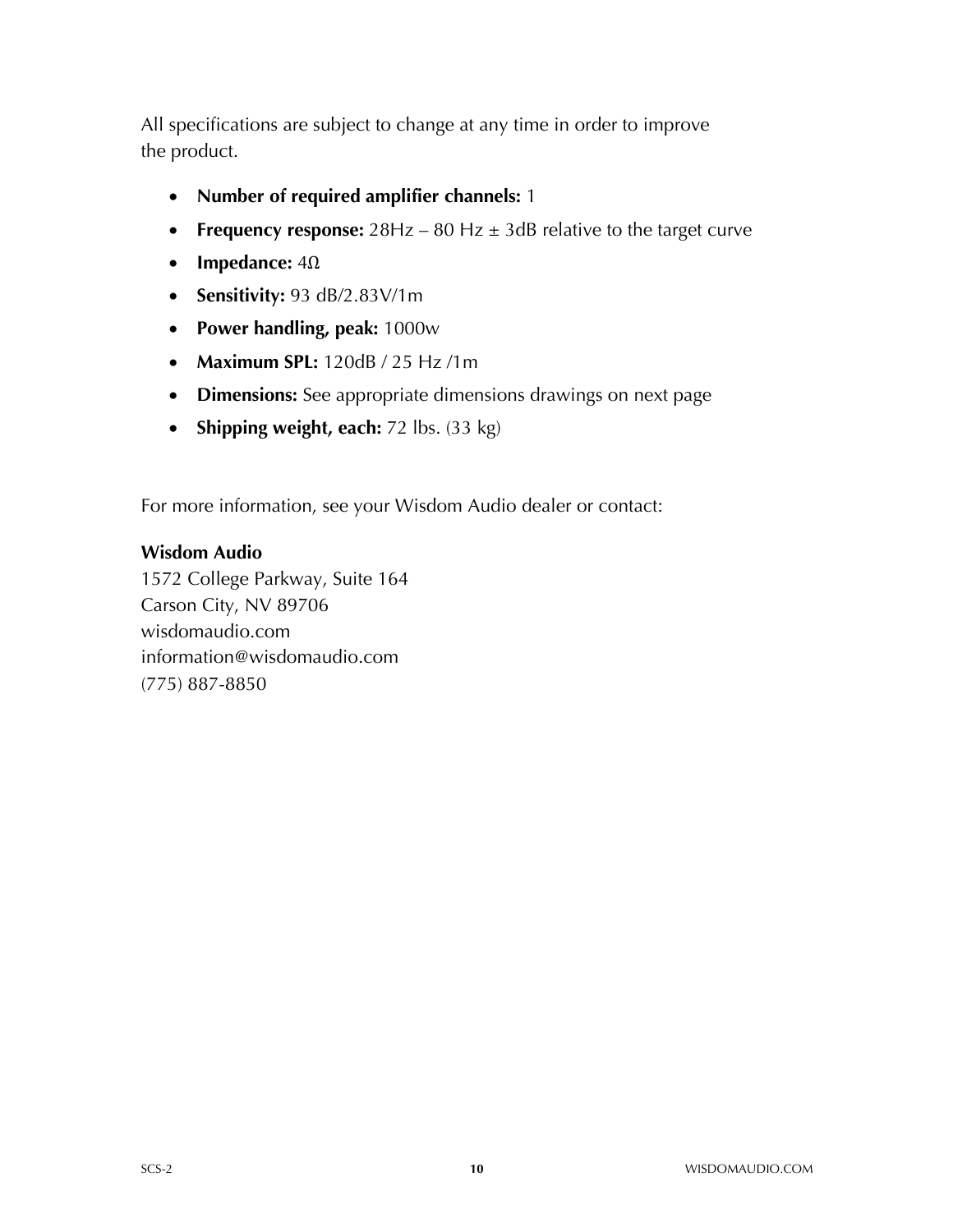# **SCS-2 Dimensions**

**TOP VIEW**